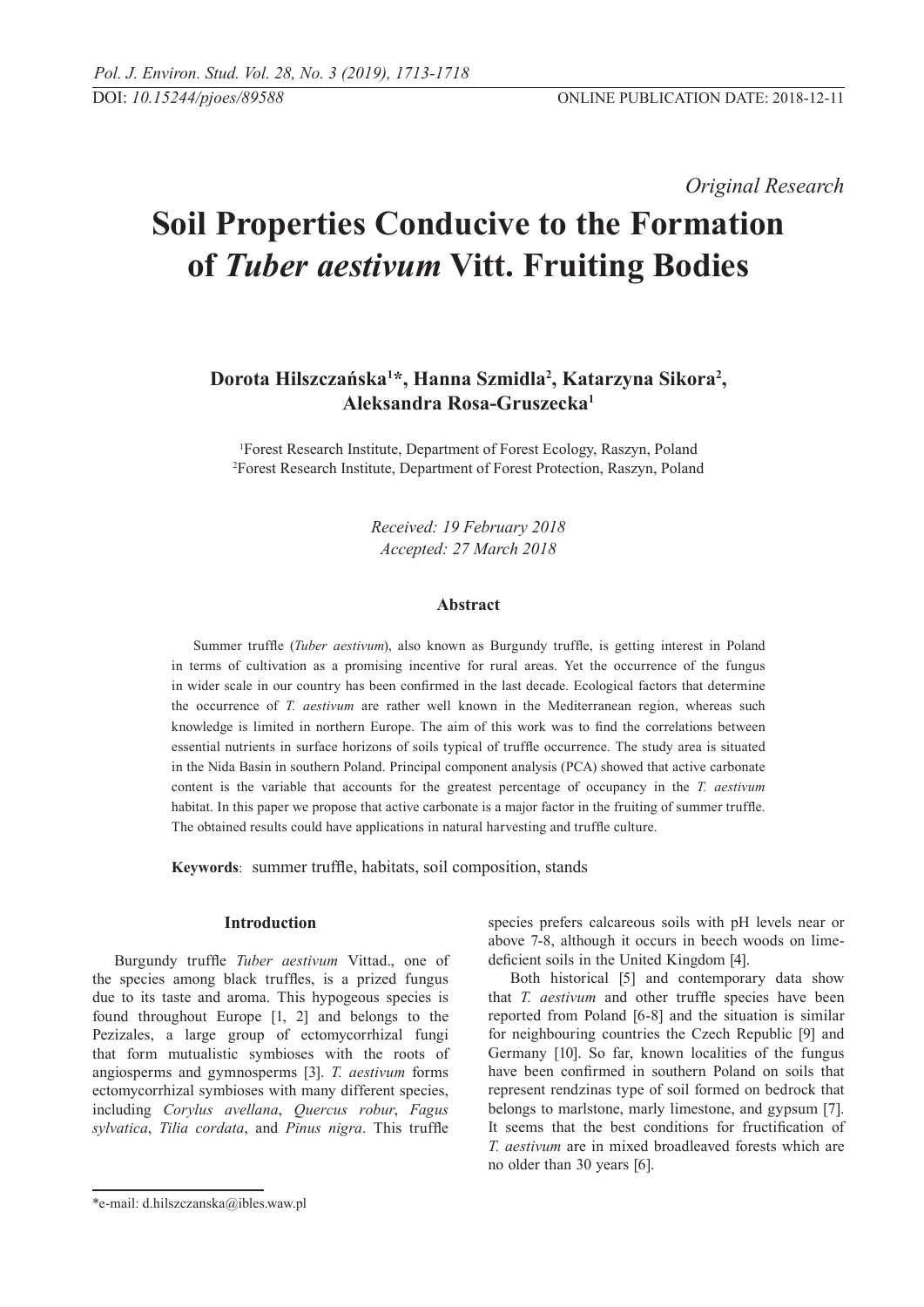The importance of soil chemical and physical characteristics for truffle (e.g. *T. aestivum*) ectomycorrhiza development and fruiting bodies (ascocarps) formation in plantation and natural stands is well documented [11]. However, Granetti and co-authors [3] claim that there is a lack of knowledge as to how the physical-chemical properties of soil shape natural truffle development. In addition, the microbiology, site ecology, and host specificity of *T. aestivum* is poorly understood [10, 12]. Gryndler and co-authors [13] suggest that non-host (not known to form ectomycorrhiza with a given fungal symbiont) plants may also be important for truffle production since the association of *T. aestivum* mycelium with the non-host plants plays a functional role. The presence of the mycelium can induce substantial changes in the vegetation layer of *T. aestivum* inhabited stands and result in important consequences for carbon and nutrient cycling in the ecosystem. Furthermore, the suggestion that truffle-related soil microorganisms may be less important for the stimulation of truffle hyphal growth than the complete soil has been made [9].

Here we emphasize soil properties of the surface horizons in four stands with fruiting bodies of *T. aestivum*, to find out which soil factors shape the fructification of truffles the most. To our best knowledge it is the first work done on the subject in Poland. The results are expected to be very useful for truffle plantation owners and managers, whose number is increasing every year in Central and Eastern European countries.

## **Material and Methods**

#### Study Area

The study area is located in the Nida Basin in southern Poland. Four stands representing mixed deciduous forest were chosen. The stands are indicated with symbols: PO, WR, GR, and SA, and their altitudinal gradients are 247, 290, 264, and 319 m a.s.l., respectively. At each stand three plots  $(100 \text{ m}^2)$  were established to study the occurrence of truffles, physicchemical properties of soil, and type of vegetation. All those forests are situated close together in a basin sharing similar topographic and microclimatic conditions; geographic coordinates are: 50°25´-50°28´N and 20°19´-20°48´E. Average annual precipitation is 600 mm, with a low yearly average temperature of 8.0ºC [14]. Its lithology comprises Jurassic and Cretaceous limestone and marlstone, and soils are rendzic leptosols. The forests represent the geo-botanical classification type of Tillio-Carpinetum typicum [15].

#### Soil Snalysis

In total, five samples of soil were taken at each plot. The analysis was done for one mixed sample for each plot, so twelve samples of soil were analysed. The soil was sampled by removing the litter and vegetation layers and then collecting approximately 0.5 kg of soil down to a depth of 20-30 cm, depending on the rockiness of the soil. The soil analyses were performed in the laboratory of the Polish Centre for Accreditation (No. AB740). The soil pH in water and essential nutrient contents (Table 1) were measured according to ISO 10390 (1997) and PB-14ed.2 of 1 January 2010 (using inductively coupled argon-plasma spectrometry following mineralisation in chloric (VII) acid), a percentage of N and total organic carbon (TOC) - ISO13878 (2002) and PN-ISO 10694 (2002), content of carbon calcium (percent) -Scheibler's method (ISO 10693, 1994), and exchangeable cations (Ca, Mg, K, Na) - ISO 11260 (2011), respectively. The soil texture was measured based on three particle-sized fractions:  $\leq 2 \mu m$  (clay), 2-63 μm (silt), and 63-2000 μm (sand) (ISO 11277, 2005).

#### Truffle Harvest and Taxonomic Studies

The truffle localities at the stands were found using trained truffle dogs in collaboration with researchers from the Agricultural University in Nitra (Slovakia). Inventories were made in 2012-2014, and 532 fruiting bodies were found for all sites. Species of truffles were identified on the basis of microscopic features and compared to the criteria by Granetti et al. [3] and Molinier et al. [16]. Samples of fruiting bodies were also taken for molecular identification. The sequences are deposited in Genbank NCBI (KJ524517–KJ524528).

#### Statistical Analysis

Data were analysed using Statistica v. 10 (Dell, 2016). Normality was checked using the Shapiro-Wilk test. The homogeneity of variance was also checked by using the Levene test and the Brown-Forsythe test. Principal component analysis (PCA) was done with 11 soil variables of 12 soil samples (Table 1) to show the variation patterns of those elements potentially associated with the presence of *Tuber aestivum* in four natural stands. Data regarding the number of *T. asetivum* fruiting bodies and the value of  $CaCO<sub>3</sub>$  were log-transformed to meet the requirements of parametric correlation (Pearson test) with the p-value  $\leq 0.05$ .

# **Results**

Soil physicochemical characteristics are a key factor for truffles' fruiting bodies development. Even when a tree or shrubs are well mycorrhizaed and the climate is favourable, fruiting cannot take place if certain soil parameters are inappropriate.

Table 1 shows investigated soil parameters. The soils have silty clay loam, loam, and clay loam texture. Most of the investigated soils have pH above 7.0 and a low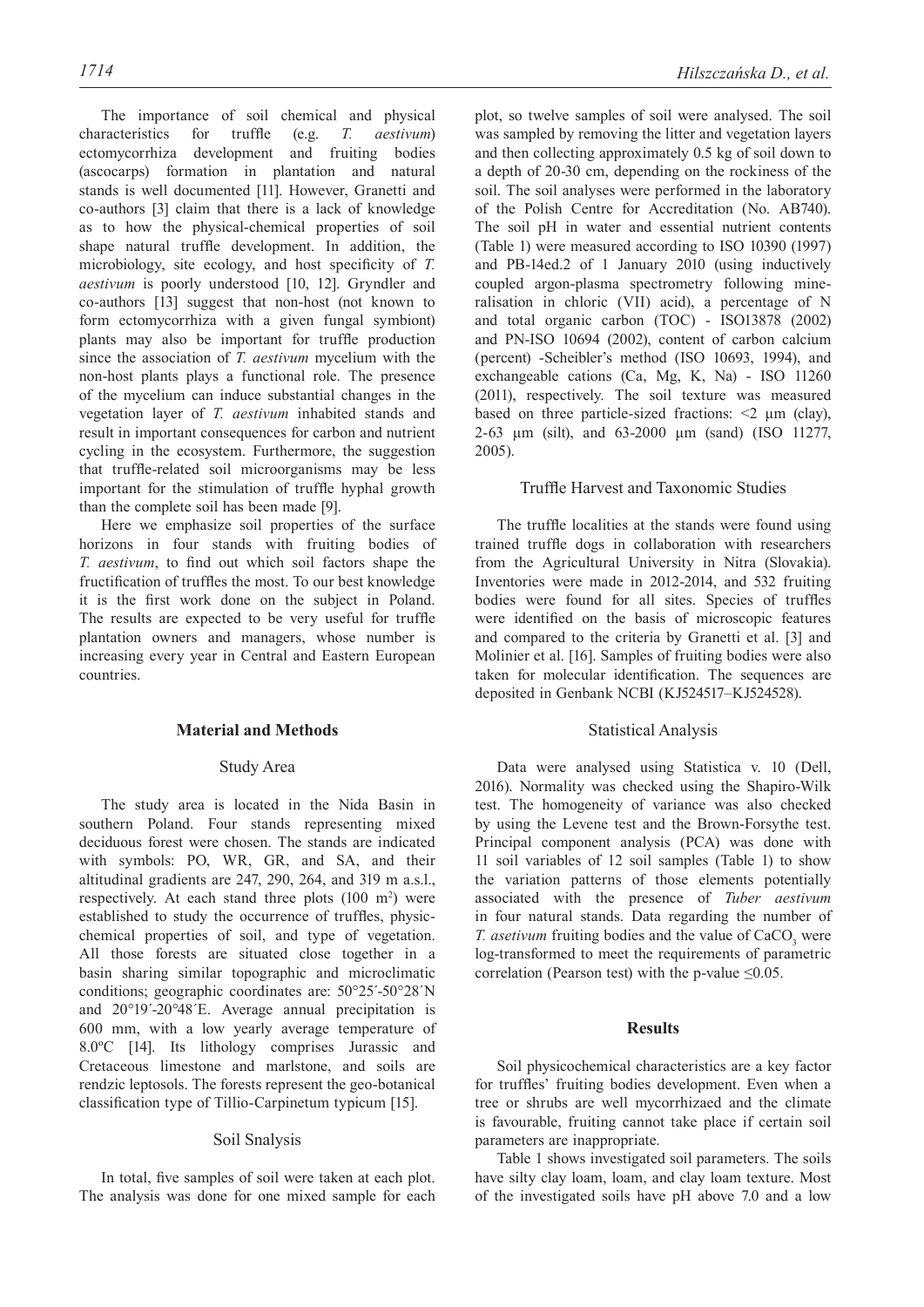| No.       | Sand  | Silt  | Clay  | pH  | CaCO <sub>3</sub> | <b>TOC</b> | $N^+$ | $Ca^{2+}$ | $Mg^{2+}$ | $K^+$ | $Na+$ |
|-----------|-------|-------|-------|-----|-------------------|------------|-------|-----------|-----------|-------|-------|
| PO.       | 9.2   | 40.5  | 50.3  | 7.5 | 31.2              | 5.41       | 0.45  | 44.8      | 1.51      | 1.27  | 0.041 |
| PO.       | 8.4   | 47.12 | 44.48 | 7.4 | 2.53              | 4.64       | 0.39  | 46.6      | 1.3       | 0.68  | 0.064 |
| PO.       | 6.69  | 37.91 | 55.4  | 6.3 | 0.26              | 2.7        | 0.218 | 27.5      | 1.17      | 0.62  | 0.064 |
| <b>WR</b> | 23.71 | 52.0  | 24.29 | 7.4 | 8.62              | 4.97       | 0.46  | 46.1      | 1.22      | 0.72  | 0.04  |
| <b>WR</b> | 16.88 | 53.05 | 30.07 | 7.4 | 17.61             | 4.99       | 0.47  | 43.5      | 1.35      | 0.64  | 0.038 |
| <b>WR</b> | 25.08 | 47.7  | 27.22 | 7.6 | 36.56             | 3.38       | 0.302 | 30.0      | 0.57      | 0.58  | 0.03  |
| <b>SA</b> | 13.22 | 41.47 | 45.31 | 7.3 | 1.26              | 2.68       | 0.22  | 31.8      | 1.08      | 0.53  | 0.072 |
| SA        | 23.6  | 42.4  | 34.0  | 7.4 | 6.74              | 3.79       | 0.325 | 38.9      | 1.31      | 0.34  | 0.087 |
| <b>SA</b> | 23.71 | 52.0  | 24.29 | 6.8 | 8.62              | 2.38       | 0.205 | 25.5      | 1.22      | 0.72  | 0.04  |
| <b>GR</b> | 39.37 | 30.45 | 30.18 | 7.4 | 0.94              | 3.64       | 0.346 | 40.8      | 1.97      | 0.44  | 0.045 |
| <b>GR</b> | 27.23 | 44.25 | 28.52 | 7.2 | 2.16              | 4.4        | 0.428 | 40.6      | 2.14      | 0.56  | 0.053 |
| <b>GR</b> | 46.0  | 25.22 | 28.78 | 6.0 | 0.03              | 3.36       | 0.329 | 19.6      | 1.98      | 0.36  | 0.044 |

Table 1. Texture and chemical composition of the analysed soils.

Sand, silt, and clay are expressed in percentages, active CaCO, TOC (total organic carbon), and N are in percentages, and exchangeable cations are expressed in cmol x kg-1.

percentage of total calcium carbonate. Organic carbon levels are moderate and the C/N ratio is above 10.

The chemical soil variables analysed with PCA were used to investigate the overall impact of the top soil horizon on the presence of *T. aestivum* fruiting bodies. The first three factors account for 78.02% of the variance contained in the original matrix (Fig. 1). PC1 accounts for 37.99% of the variance and focuses on the differences between soils with a higher amount of Ca, K, N, TOC,  $CaCO<sub>3</sub>$ , pH, and silt (Table 2). The second factor PC2 represents 22.68% of the variance and indicates the differences between soils with a higher percentage of clay and sand as well as the amount of Mg. The third factor, PC3, accounts for 17.35% of the variance and shows differences between soils with accounts of Na (Table 2).

Correlation matrix' eigenvalue Active variables only  $5,0$  $4,5$ 37.999  $40$  $3.5$  $3.0$ ralue  $2,5$ Figer  $2.0$  $1,5$  $1,0$  $0,5$ .13% .01%  $_{0,0}$  $-0.5$  $\overline{2}$  $\overline{a}$  $6$ 8  $10$  $12$  $14$ Eigenvalue numbe

Fig. 1. Scree plot of principal component analysis (PCA).

Fig. 2 shows correlations between variables. Positively correlated are the variables whose vectors lay close to themselves, for example K, silt,  $CaCO<sub>3</sub>$ , and pH. These variables are negatively correlated with Mg and sand. Amounts of Na are negatively correlated with Ca, TOC, and N. Most analysed soils were characterized by rather low concentrations of  $CaCO<sub>3</sub>$  (Table 1, Fig. 3). The soils with a higher percentage of  $CaCO<sub>3</sub>$  showed positive correlation with the number of fruiting bodies of *T. aestivum* (Fig. 3).

Table 2. Coefficients of soil variables according to PCA (factors loadings).

| Variables         | Factor 1<br>(PC1) | Factor 2<br>(PC2) | Factor 3<br>(PC3) |
|-------------------|-------------------|-------------------|-------------------|
| Sand              | 0.489             | $-0.798$          | 0.269             |
| Silt              | $-0.631$          | 0.279             | 0.355             |
| Clay              | $-0.046$          | 0.677             | $-0.588$          |
| pH                | $-0.773$          | 0.012             | 0.043             |
| CaCO <sub>3</sub> | $-0.635$          | 0.129             | 0.566             |
| <b>TOC</b>        | $-0.828$          | $-0.403$          | $-0.306$          |
| N                 | $-0.735$          | $-0.588$          | $-0.238$          |
| $Ca^{2+}$         | $-0.825$          | $-0.177$          | $-0.427$          |
| $Mg^{2+}$         | 0.233             | 0.732             | $-0.511$          |
| $K^+$             | $-0.698$          | 0.251             | 0.001             |
| $Na+$             | 0.301             | 0.408             | $-0.670$          |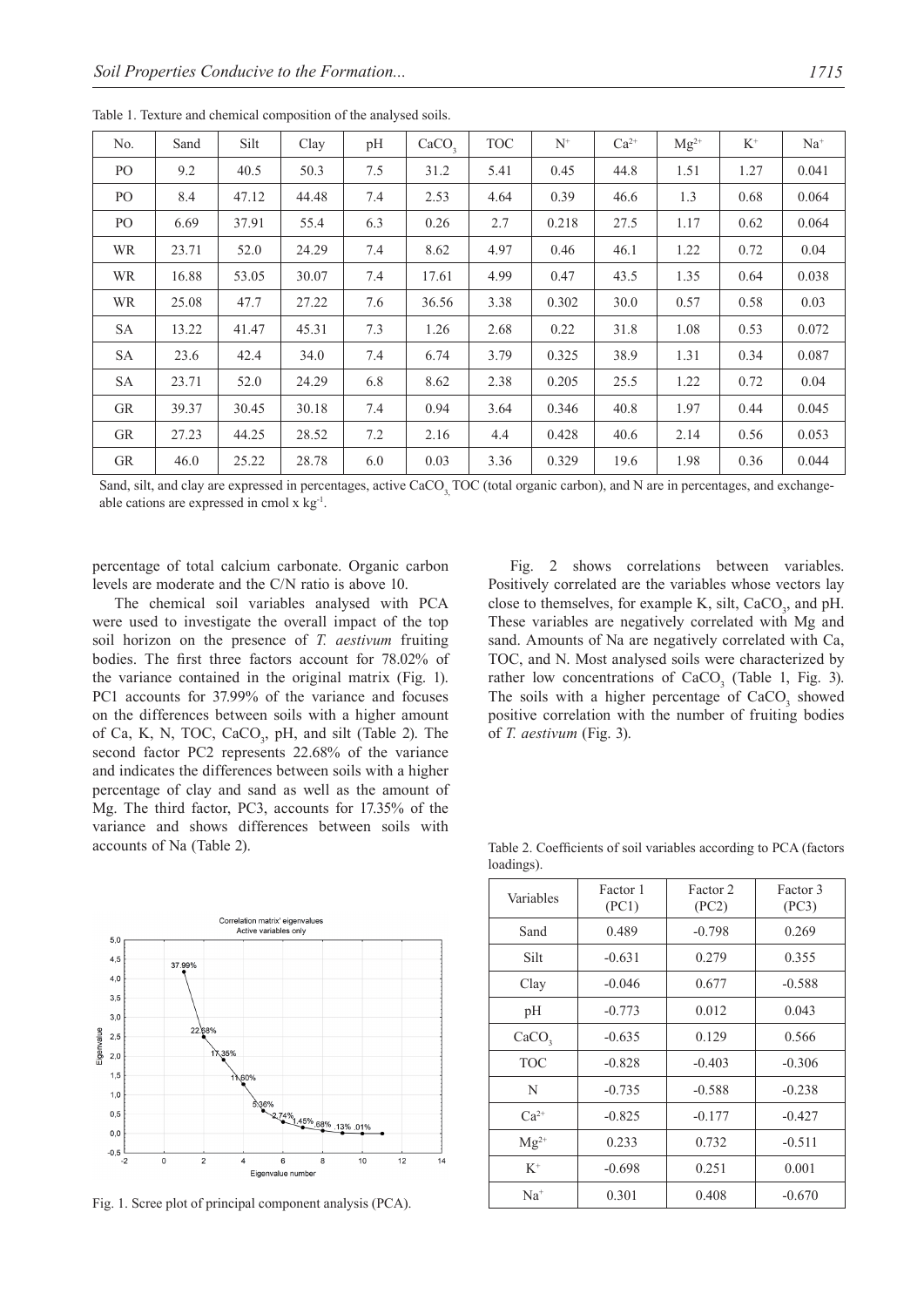

Fig. 2. Relationship between variables of soils typical of *T. aestivum.*

#### **Discussion**

Data on *T. aestivum* ecology are still rather sparse due to the fact that the species is less valued (economically and culinary) than, for example, *T. melanosporum*. Although *T. aestivum* is widely distributed throughout Europe [1, 17], researchers have given it less attention. Our data showed that the development of Burgundy truffle fruiting bodies is influenced by content of carbonates. Both forms of the carbonates, namely  $CaCO<sub>3</sub>$  and exchangeable  $Ca<sup>2+</sup>$ , regulate pH, the latter form being more relevant for truffle development (Fig. 2, Table 2). An increase of  $CaCO<sub>3</sub>$  content positively affected a number of *T. aestivum* fruiting bodies (Fig. 3). This corresponds to the broad opinion that truffles in general, and Burgundy truffle in particular, require high calcium availability in the soils [18].



Fig. 3. Correlation between content of  $CaCO<sub>3</sub>$  in soils and number of *T. aestivum* fruiting bodies ( $r = 0.88$ ,  $n = 12$ ).

Moreover, Gryndler et al. [9] suggest that high bioavailability of calcium stimulates the development of truffle mycelium. The importance of carbonates for proper development of three truffle species – *T. melanosporum*, *T. aestivum*, and *T. mesentericum* – has been highlighted by some authors [11, 19, 20]. The role of active carbonate in the formation of truffle fruiting bodies was observed clearly in the case of *T. melanosporum* [11]. In a review by Chevalier and Sourzat [20] dedicated to soil requirements of *T. aestivum*, the authors showed variability of calcium carbonate levels in truffle orchards in France, Italy, Hungary, and Sweden. For example, in France the level of limestone is highly variable and ranges from 0.4% to 52%. In Italy, the level of calcium carbonate in *T. aestivum* soils is just as variable, although generally it is relatively low and ranges between 0.9% and 12%. However, in the region of Parma, it can be as high as 52.9%, with an average of 21.9%. In Hungary most of the soils contain little (5–8%) or only traces of lime (0.1-5%), while in Sweden total limestone can be from just a trace to 10.5%. Our data on this aspect (Table 2) seems to fit perfectly into these findings. The ranges of other nutrients (C, N, Ca, and K) that are very important for *T. aestivum* development were similar to those found at Swedish and French truffle orchards [20]. For our *T. aestivum* the pH is generally weakly alkaline or neutral, or possibly mildly acidic (6.0-7.6), and in this context resembling the soils in Hungary and Sweden [21, 22] more than the soils in France and Italy, where due to the constant presence of limestone from the surface down, the pH is always above 7 and ranges between 7.1 and 8 in the A1 horizon [20]. However, Thomas [23] found that the lowest optimal pH for mycorrhiza of *T. aestivum* development is 7.51.

Analysing the structure of investigated soils, we found that sandy textures are less conducive to truffle development (Fig. 2). The result is in accordance with findings by Chevalier and Sourzat [20]. At *T. aestivum* sites in natural forests in Poland, the soil texture is highly variable, ranging from silty-clay to clayey-silt and more rarely silty, silty-sandy, or clayey. The analysed soils varied from "heavy" (up to 55.4% clay) to "light" (up to 46% sand). The great diversity in soil texture at *T. aestivum* sites is well documented in the literature [11, 19, 20, 24, 25]. The "light" soils are generally thought to be less favourable for truffle cultivation. However, even excessively sandy soils can support truffle development if they are sufficiently rich in calcium [20]. Thus, *T. aestivum* appears to have a wide tolerance for soil texture as it develops in sedimentary terrain of various geological ages, from Palaeozoic to Quaternary and recent alluvia. Moreover, *T. aestivum* fruit bodies are able to grow on alkaline volcanic substrates [26]. This diversity of substrates (and the fact that *T. aestivum* is less thermophilic than *T. melanosporum*) explains the broad geographic distribution of this species – from Morocco to Sweden and from Ireland to Azerbaijan [2]. In Poland, as well as in France and Italy [20],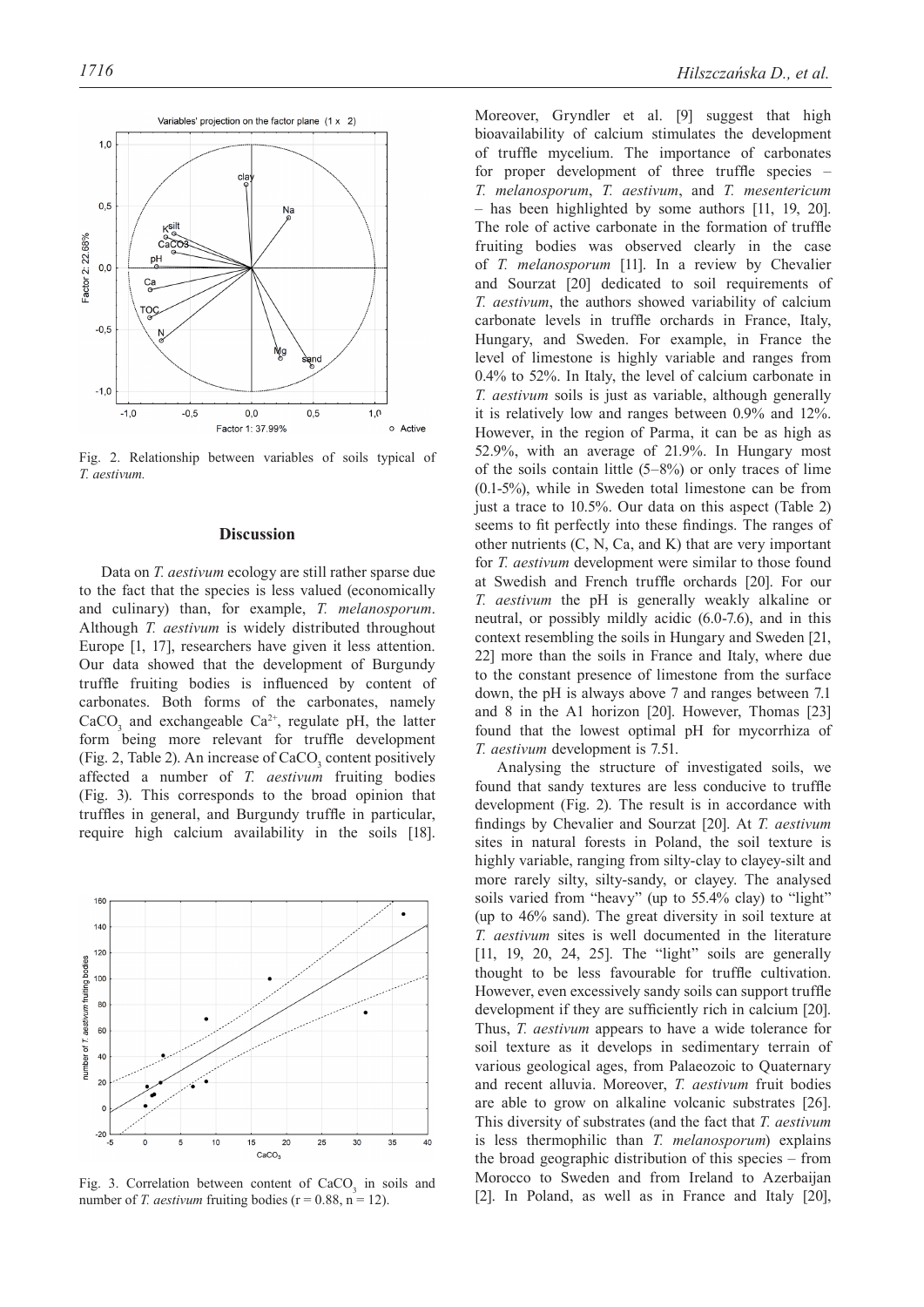the soils where *T. aestivum* occurs are typically rendzinas on terrain derived from sedimentary rocks (marly limestone) from the Mesozoic (Cretaceous).

The ecological and pedo-climatic requirements of the Burgundy truffle allows the fungus to adaptat to different environments typical of the Mediterranean region and in northern and eastern Europe as well. The main challenge of research about *T. aestivum* soils is to estimate very precisely the optimal conditions favourable for fruiting bodies' growth. It is also important to characterize conditions that facilitate the colonization and persistence of *T. aestivum* mycorrhizas on root systems. This knowledge is a key factor for establishing best management practices in truffle orchards, such as irrigation, soil tillage, supplies of organic matter, and nutrients. Our results are a new input of knowledge in this aspect and are important for truffle growers, especially in new areas outside the Mediterranean region.

# **Conclusions**

The data show that content of calcium is crucial for fructification of *T. aestivum* fruiting bodies together with the soil's pH level and the share of the silt fraction.

#### **Acknowledgements**

This work was supported by the State Forests National Forest Holding (grant No. OR.271.3.6.2015) and the Polish Ministry of Science and Higher Education (grant No. 240 318). The authors wish to express their appreciation to the reviewers for their comments and suggestions.

# **Conflict of Interest**

The authors declare no conflict of interest.

#### **References**

- 1. PACIONI G., COMANDINI O. Tuber. In Ectomycorrhizal Fungi Key Genera in Profile, Cairney J. W. G., Chambers S. M., Eds., Springer Berlin Heidelberg, Germany, 163. **1999**.
- 2. CHEVALIER G. The truffle of Europe (*Tuber aestivum*): geographic limits, ecology and possibility of cultivation. In Proceedings of the First Conference on the "European" Truffle, Greilhuber A., Hausknecht I., Urban A., Eds., Wien, Austria: Österreichische Mykologische Gesellschaft, 249, **2010**.
- 3. GRANETTI B., DE ANGELIS A.M.G. Umbria, terra di tartufi. Regione Umbria Gruppo Micologico ternano: Terni, Italy, **2005**.
- 4. PEGLER D.N., SPOONER B.M., YOUNG T.W.K. British truffles: a revision of British hypogeous fungi. Kew Royal Botanic Gardens: Richmond, UK, **1993**.
- 5. ROSA-GRUSZECKA A., HILSZCZAŃSKA D., GIL W., KOSEL B. Truffle renaissance in Poland – history, present and prospects. Journal of Ethnobiology and Ethnomedicine, **13** (1), 36, **2017**.
- 6. HILSZCZAŃSKA D., SIEROTA Z., PALENZONA M. New *Tuber* species found in Poland. Mycorrhiza, **18** (4), 223, **2008**.
- 7. HILSZCZAŃSKA D., ROSA-GRUSZECKA A., SIKORA K., SZMIDLA H. First report of *Tuber macrosporum* occurrence in Poland. Scientific Research and Essays, **8** (23), 1096, **2013**.
- 8. ROSA-GRUSZECKA A., HILSZCZAŃSKA D., SZMIDLA H. Environmental conditions that promote the occurrence of truffles (*Tuber* spp.) on historical sites in Poland. Forest Research Papers, **75** (1), 5, **2014**.
- 9. GRYNDLER M., BESKID O., HUJSLOVÁ M., KONVALINKOVÁ T., BUKOVSKÁ P., ZEMKOVÁ L., HRŠELOVÁ H., JANSA J. Soil receptivity for ectomycorrhizal fungi: *Tuber aestivum* is specifically stimulated by calcium carbonate and certain organic compounds, but not mycorrhizospheric bacteria. Applied Soil Ecology, **117-118** (May), 38, **2017**.
- 10. STOBBE U., EGLI S., TEGEL W., PETER M., SPROLL L., BÜNTGEN U. Potential and limitations of Burgundy truffle cultivation. Applied Microbiology and Biotechnology, **97** (12), 5215, **2013**.
- 11. GARCÍA-MONTERO L.G., DÍAZ P., MARTÍN-FERNÁNDEZ S., CASERMEIRO M. A. Soil factors that favour the production of *Tuber melanosporum* carpophores over other truffle species: a multivariate statistical approach. Acta Agriculturae Scandinavica, Section B – Soil & Plant Science, **58** (4), 322, **2008**.
- 12. MOSER B., BÜNTGEN U., MOLINIER V., PETER M., SPROLL L., STOBBE U., TEGEL W., EGLI, S. Ecological indicators of *Tuber aestivum* habitats in temperate European beech forests. Fungal Ecology, 29, 59, **2017**.
- 13. GRYNDLER M., ČERNÁ L., BUKOVSKÁ P., HRŠELOVÁ H., JANSA J. *Tuber aestivum* association with non-host roots. Mycorrhiza, **24** (8), 603, **2014**.
- 14. HILSZCZAŃSKA D., ROSA-GRUSZECKA A., SZMIDLA, H. Characteristic of *Tuber* spp. localities in natural stands with emphasis on plant species composition. Acta Mycologica, **49** (2), 267, **2014**.
- 15. TRACZYK T. Próba podsumowania badań nad ekologicznym zróżnicowaniem grądów w Polsce. Acta Societatis Botanicorum Poloniae, **31** (4), 621, **1962**.
- 16. MOLINIER V., PETER M., STOBBE U., EGLI S. The Burgundy Truffle (*Tuber aestivum* syn. *uncinatum*): A Truffle Species with a Wide Habitat Range over Europe BT. In True Truffle (*Tuber* spp.) in the World: Soil Ecology, Systematics and Biochemistry. Zambonelli A., Iotti M., Murat C., Eds., Springer International Publishing, 33, **2016**.
- 17. HILSZCZAŃSKA D., SIEBYŁA M., HORAK J., KRÓL M., PODSADNI P., STECKIEWICZ P., BAMBUROWICZ-KLIMKOWSKA M., SZUTOWSKI M.,TURŁO J. Comparison of Chemical Composition in *Tuber aestivum* Vittad. of Different Geographical Origin. Chemistry & Biodiversity, **13** (12), 1617, **2016**.
- 18. MONFORT-SALVADOR I., GARCÍA-MONTERO L., GRANDE M. Impact of calcium associated to calcareous